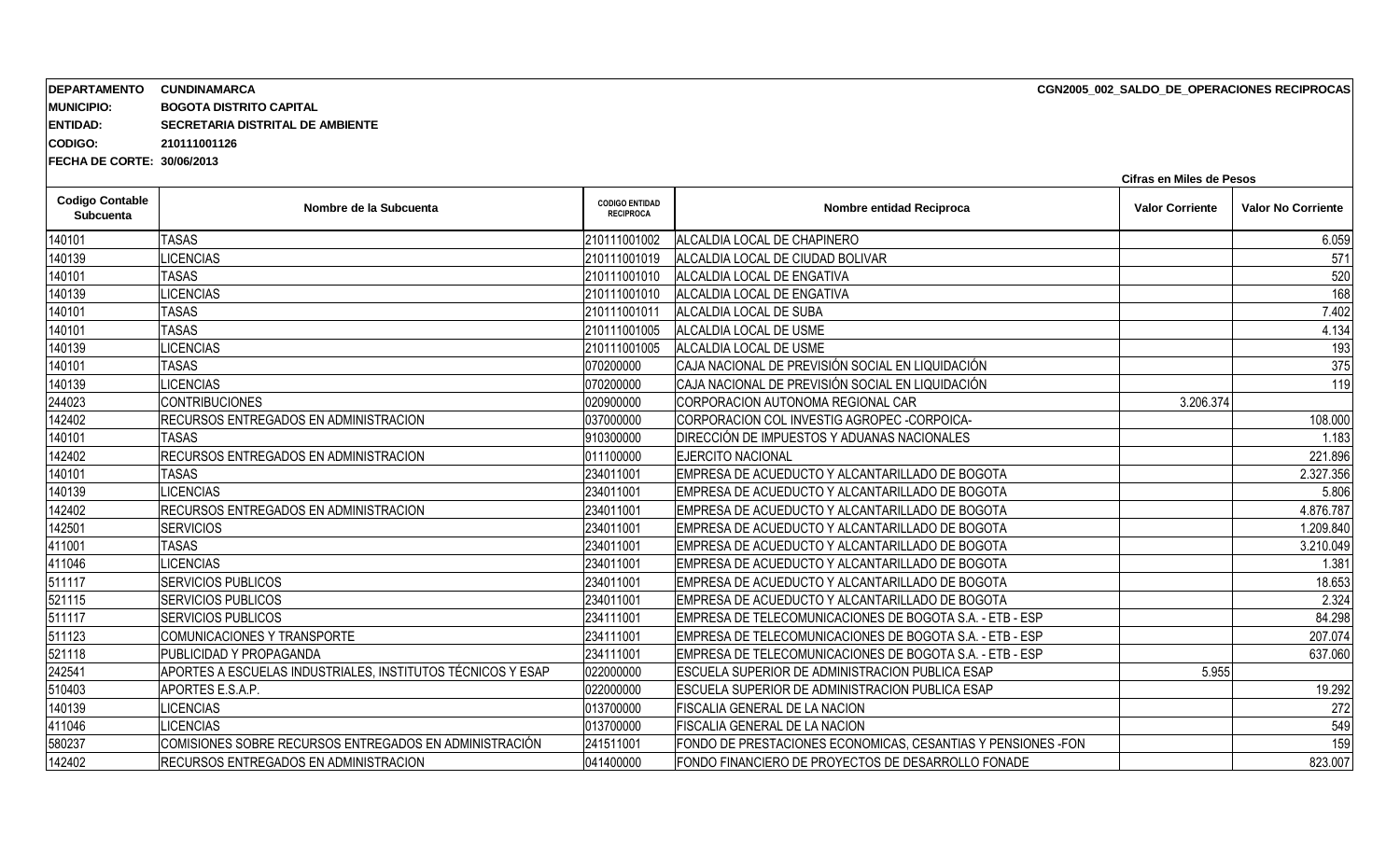| 411001 | <b>TASAS</b>                                                | 223311001    | <b>HOSPITAL ENGATIVÁ II NIVEL</b>                            |        | 335         |
|--------|-------------------------------------------------------------|--------------|--------------------------------------------------------------|--------|-------------|
| 411046 | <b>LICENCIAS</b>                                            | 223311001    | HOSPITAL ENGATIVÁ II NIVEL                                   |        | 24          |
| 242520 | APORTES AL ICBF, SENA Y CAJAS DE COMPENSACIÓN               | 023900000    | <b>ICBF</b>                                                  | 35.736 |             |
| 510401 | APORTES AL I.C.B.F.                                         | 023900000    | <b>ICBF</b>                                                  |        | 115.762     |
| 140101 | <b>TASAS</b>                                                | 222011001    | <b>IDU</b>                                                   |        | 459.554     |
| 140102 | <b>MULTAS</b>                                               | 222011001    | <b>IDU</b>                                                   |        | 994         |
| 140139 | <b>LICENCIAS</b>                                            | 222011001    | <b>IDU</b>                                                   |        | 59.432      |
| 411001 | <b>TASAS</b>                                                | 222011001    | <b>IDU</b>                                                   |        | 262.354     |
| 411046 | <b>LICENCIAS</b>                                            | 222011001    | <b>IDU</b>                                                   |        | 5.476       |
| 140101 | <b>TASAS</b>                                                | 923270341    | INSTITUTO DISTRITAL DE LA PARTICIPACION Y ACCION COMUNAL- LU |        | 18.979      |
| 140102 | <b>MULTAS</b>                                               | 923270341    | INSTITUTO DISTRITAL DE LA PARTICIPACION Y ACCION COMUNAL- LU |        | 1.071       |
| 142402 | RECURSOS ENTREGADOS EN ADMINISTRACION                       | 223011001    | INSTITUTO DISTRITAL PARA LA PROTECCION DE LA NIÑEZ Y LA JUVE |        | 2.261.941   |
| 140101 | <b>TASAS</b>                                                | 221511001    | INSTITUTO DISTRITAL PARA LA RECREACION Y EL DEPORTE          |        | 20.559      |
| 140139 | <b>LICENCIAS</b>                                            | 221511001    | INSTITUTO DISTRITAL PARA LA RECREACION Y EL DEPORTE          |        | 781         |
| 411001 | <b>TASAS</b>                                                | 221511001    | INSTITUTO DISTRITAL PARA LA RECREACION Y EL DEPORTE          |        | 133         |
| 411046 | <b>LICENCIAS</b>                                            | 221511001    | INSTITUTO DISTRITAL PARA LA RECREACION Y EL DEPORTE          |        | 16          |
| 142402 | RECURSOS ENTREGADOS EN ADMINISTRACION                       | 224911001    | JARDIN BOTANICO                                              |        | 1.008.600   |
| 142402 | RECURSOS ENTREGADOS EN ADMINISTRACION                       | 241011001    | METROVIVIENDA                                                |        | 200.000     |
| 242541 | APORTES A ESCUELAS INDUSTRIALES, INSTITUTOS TÉCNICOS Y ESAP | 011300000    | MINISTERIO DE EDUCACION NACIONAL                             | 11.912 |             |
| 510404 | APORTES A ESCUELAS INDUSTRIALES E INSTITUTOS TÉCNICOS       | 011300000    | MINISTERIO DE EDUCACION NACIONAL                             |        | 38.587      |
| 140101 | <b>TASAS</b>                                                | 012300000    | POLICIA NACIONAL CAJA GENERAL                                |        | 551         |
| 142402 | RECURSOS ENTREGADOS EN ADMINISTRACION                       | 210111001111 | <b>SECRETARIA DE HACIENDA DISTRITAL</b>                      |        | 233.151.720 |
| 140101 | <b>TASAS</b>                                                | 210111001112 | SECRETARIA DISTRITAL DE EDUCACION                            |        | 2.400       |
| 140139 | <b>LICENCIAS</b>                                            | 210111001112 | SECRETARIA DISTRITAL DE EDUCACION                            |        | 416         |
| 140139 | <b>LICENCIAS</b>                                            | 210111001117 | SECRETARÍA DISTRITAL DE DESARROLLO ECONÓMICO                 |        | 208         |
| 140139 | <b>LICENCIAS</b>                                            | 210111001122 | SECRETARÍA DISTRITAL DE INTEGRACIÓN SOCIAL                   |        | 25          |
| 411001 | <b>TASAS</b>                                                | 210111001122 | SECRETARÍA DISTRITAL DE INTEGRACIÓN SOCIAL                   |        | 1.445       |
| 411046 | <b>LICENCIAS</b>                                            | 210111001122 | SECRETARÍA DISTRITAL DE INTEGRACIÓN SOCIAL                   |        | 25          |
| 140139 | <b>LICENCIAS</b>                                            | 210111001110 | SECRETARÍA DISTRITAL DE GOBIERNO                             |        | 416         |
| 140102 | <b>MULTAS</b>                                               | 210111001113 | SECRETARIA DISTRITAL DE MOVILIDAD                            |        | 656         |
| 411002 | <b>MULTAS</b>                                               | 210111001113 | SECRETARIA DISTRITAL DE MOVILIDAD                            |        | 1.795       |
| 140101 | <b>TASAS</b>                                                | 210111001114 | SECRETARIA DISTRITAL DE SALUD                                |        | 1.260       |
| 140139 | <b>LICENCIAS</b>                                            | 210111001114 | <b>SECRETARIA DISTRITAL DE SALUD</b>                         |        | 57          |
| 142402 | RECURSOS ENTREGADOS EN ADMINISTRACION                       | 026800000    | <b>SENA</b>                                                  |        | 25.200      |
| 242520 | APORTES AL S.E.N.A                                          | 026800000    | SENA                                                         | 5.955  |             |
| 510402 | APORTES AL S.E.N.A.                                         | 026800000    | <b>SENA</b>                                                  |        | 19.292      |
| 511111 | <b>SERVICIOS</b>                                            | 923270340    | UNIDAD ADMINISTRATIVA DE CATASTRO DISTRITAL                  |        | 465         |
| 521109 | COMISIONES, HONORARIOS Y SERVICIOS                          | 923270340    | UNIDAD ADMINISTRATIVA DE CATASTRO DISTRITAL                  |        | 12.864      |